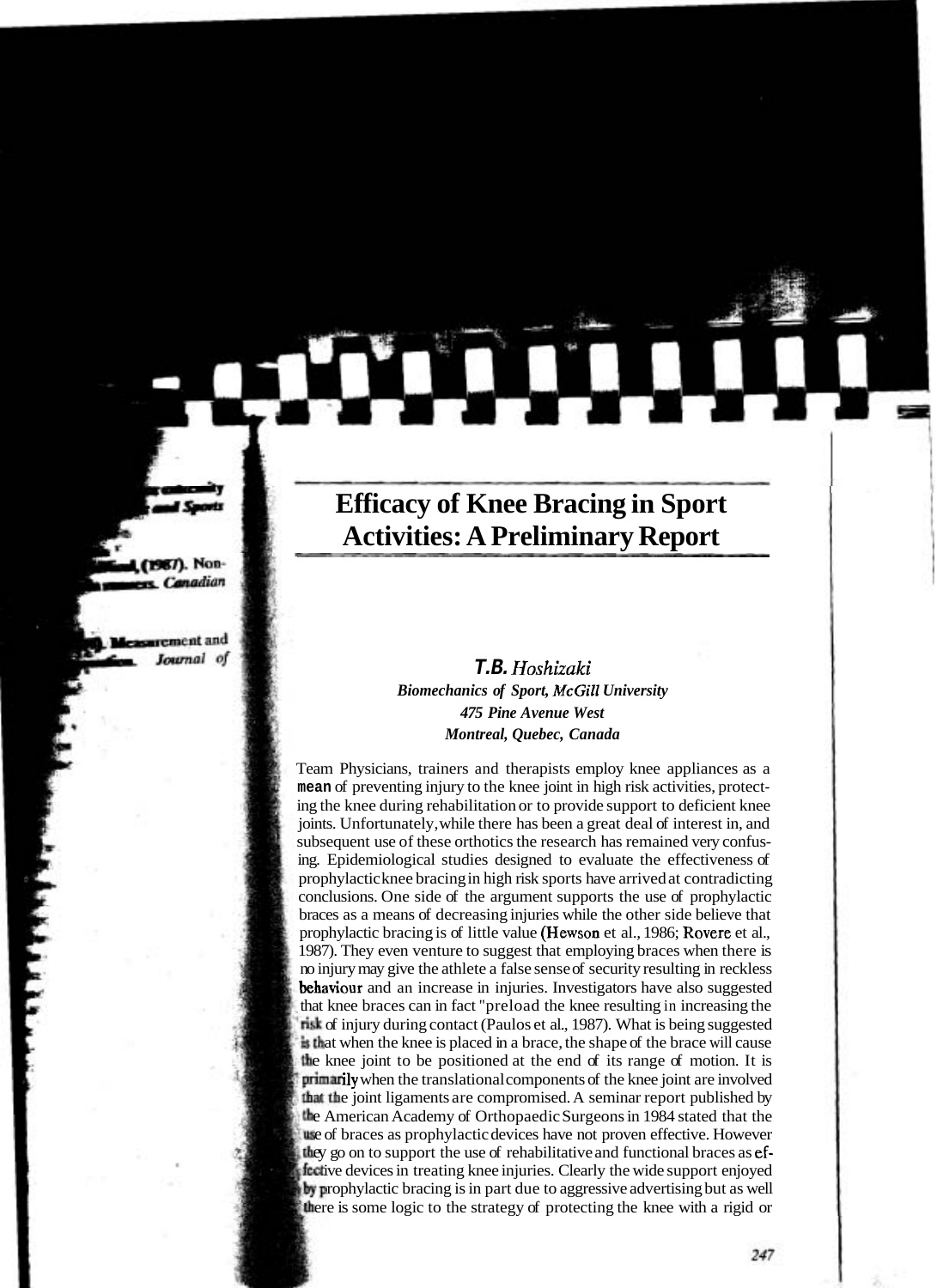semi-rigid orthotic. The problems inherent with developing a brace that will accommodate the intricate **dynamics** of the knee as well as meet the fit parameters are enormous. **Therefore** the purpose of this investigation was to evaluate the interaction between three custom fit, double hinged knee braces and the joints.

# **METHODS**

This study involved ten subjects with diagnosed third degree anterior cruciate ligament damaged knees, all unilateral. The subjects reported to the biomechanics laboratory at McGill University where they were tested. The first series of tests involved a functional analysis of the braced knee. The effect the brace had on the range of motion of the knee in flexion, extension, internalrotation and external rotation was recorded followed by on analysis of the influence of the brace on the stiffness and laxity parameters of the knee joint throughout its range of motion (Emery et al., 1989; Oliver and Coughlin, 1987).

# FUNCTIONAL **TESTS**

The subjects' knee braces were evaluated using the following measures: active inward rotation with the knee flexed 90 degrees, active outward rotation with the knee flexed 90 degrees, maximal knee extension during an instep kick and the migration of the brace after running fifteen minutes on a treadmill. The injured knee was measured with and without the brace as well the contralateral knee was measured without a brace. The subject was then evaluated on the Genucom Knee Analyser. The apparatus provides three dimensional stiffness and laxity characterizations of the knee joint (Oliver and Coughlin, 1987). Anterior and posterior laxity, and midrange stiffness values were obtained at 20,30,40 and 90 degrees of knee flexion under a load range of 130 Newtons. The amount of internal and external rotation expressed by the knee joint under 11 N-m of torque was recorded as was the translation of the lateral tibial plateau during medial rotation of the tibia at 90° of flexion and the medial tibial plateau translation during lateral rotation of the tibia.

# BRACES

In this study three commercially available functional knee braces were evaluated. Brace #1 consisted of an extension stopper to prevent full knee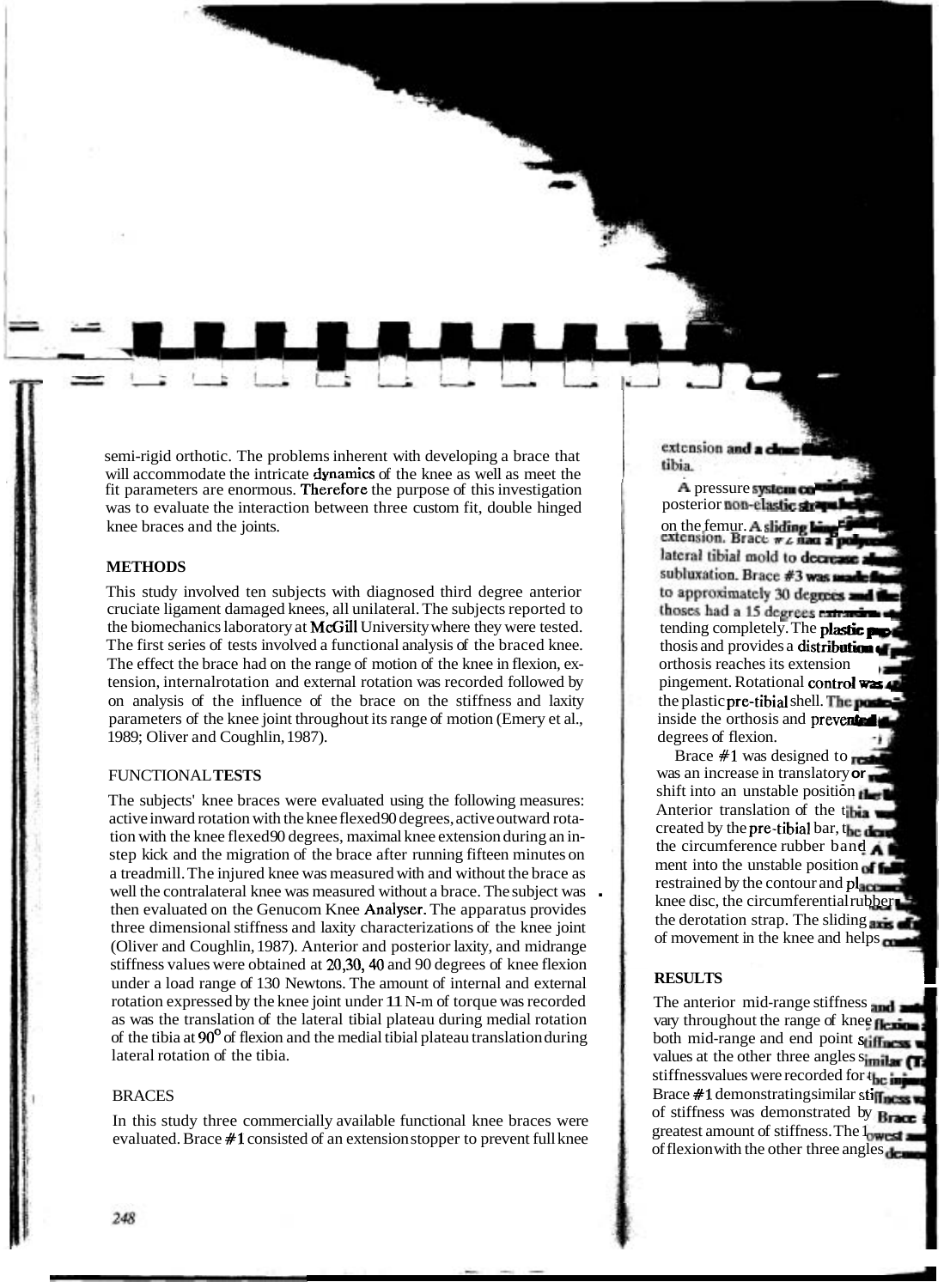extension and a close fitting tibial mold to control internal rotation of the tibia.

A pressure system consisting of a femoral and tibial mold as well as four posterior non-elastic straps help to control anterior translation of the tibia on the femur. A sliding hinge joint provides further control of rotation and extension. Brace #2 had a polycentric joint with an extension stop and a lateral tibial mold to decrease abnormal tibial rotation and lateral tibial subluxation. Brace **#3** was made from a plaster cast taken of the leg flexed to approximately 30 degzees and the foot completely dorsiflexed. All orthoses had a 15 degrees extension stop which prevents the knee from extending completely. The plastic pre-tibia1 shell helped to suspend the orthosis and provides a distribution of pressure over the anterior tibia as the orthosis reaches its extension stop and thus prevents pain from tibial impingement. Rotational control was obtained by the shape and close fit of the plastic pre-tibia1 shell. The posterior strap maintained the subject's leg inside the orthosis and prevented the joint from extending beyond 10-15 degrees of flexion.

Brace #1 was designed to restrict anterior lateral instability. If there was an increase in translatory or rotatory motion causing the knee axis to shift into an unstable position the brace would act to restrain the shift. Anterior translation of the tibia was restrained in Brace #1 by forces created by the pre-tibia1 bar, the derotation strap, the distal knee loop and the circumference rubber band. A hyperextension stop prevents movement into the unstable position of full extension. Rotatory instability was restrained by the contour and placement of the lateral leg pads, the medial knee disc, the circumferential rubber band above and below the knee and the derotation strap. The sliding axis of motion corresponded to the axis of movement in the knee and helps control rotatory instabilities.

#### RESULTS

The anterior mid-range stiffness and anterior end point stiffness values vary throughout the range of knee flexion angles. At 40 degrees of flexion both mid-range and end point stiffness values were the lowest with the values at the other three angles similar (Table 1). As expected the lowest stiffness values were recorded for the injured knee with the intact knee and Brace #1 demonstrating similar stiffness values. The next greatest amount of stiffness was demonstrated by Brace #2 with Brace **#3** having the greatest amount of stiffness. The lowest amount of laxity was at 20 degrees of flexion with the other three angles demonstrating similar levels of laxity.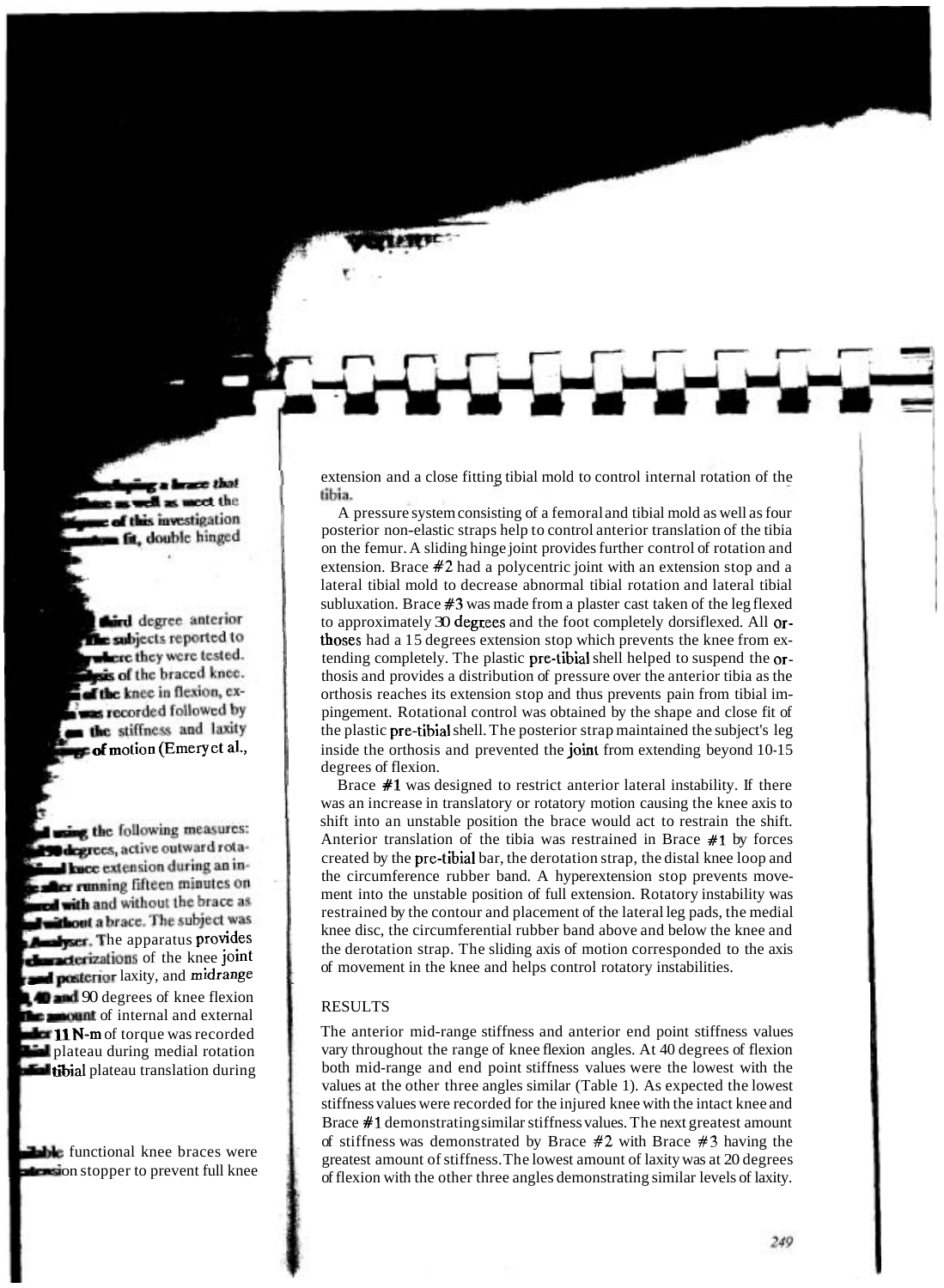However each brace demonstrated a unique laxity profile with Brace #3 demonstrating very low laxity values (Table 1). Mid-range and end point stiffness values for internal and external rotation revealed similar effects under the bracing conditions (Table 2). As expected the involved knee did<br>not exhibit increased laxity or decreased stiffness when compared to the intact knee condition. However the brace conditions resulted in an inintact knee condition. However the brace conditions resulted in an in-<br>crease in stiffness with a subsequent decrease in laxity. One exception in-<br> $\frac{1}{2}$ ,  $\frac{1}{2}$ ,  $\frac{1}{2}$ ,  $\frac{1}{2}$ ,  $\frac{1}{2}$ ,  $\frac{1}{2}$ ,  $\frac{1}{2}$ volved medial and lateral tibia plateau translation. Both Braces #1 and #2 demonstrated an increase in tibial plateau translation beyond that occurring in the unbraced intact knee (Table 2).

Active range of motion allowed under the three brace conditions revealed that each brace demonstrated its own movement control profile. Brace #2 allowed the least amount of flexion and external rotation yet the most internal rotation. Brace #3 allowed the greatest amount of knee **IIIUNTIFY IIIUTHERE IS A STEAD FOR A STATE OF THE AND <b>EXECUTE CONDUCT CONDUCT CONDUCT CONDUCT CONDUCT CONDUCT CONDUCT CONDUCT CONDUCT CONDUCT CONDUCT CONDUCT CONDUCT CONDUCT CONDUCT COND Brace** and it was revealed that only Brace  $#3$  was different. It followed the knee more closely (Table 4). After jogging on treadmill for ten minutes brace #1 displaced v.<br>Table 3 otation (Table 3). When the angle of the<br><sup>I</sup>or extension during an instep soccer kick<br>3 was different. It followed the knee more ). After jogging on treadmill for ten minutes brace #1 dis-<br>+ 1.85 cm . Brace #2.0.33<sup>,</sup> while Brace #3 did not move placed vertically 1.85 cm, Brace #2, 0.33; while Brace #3 did not move<br>(Table 3).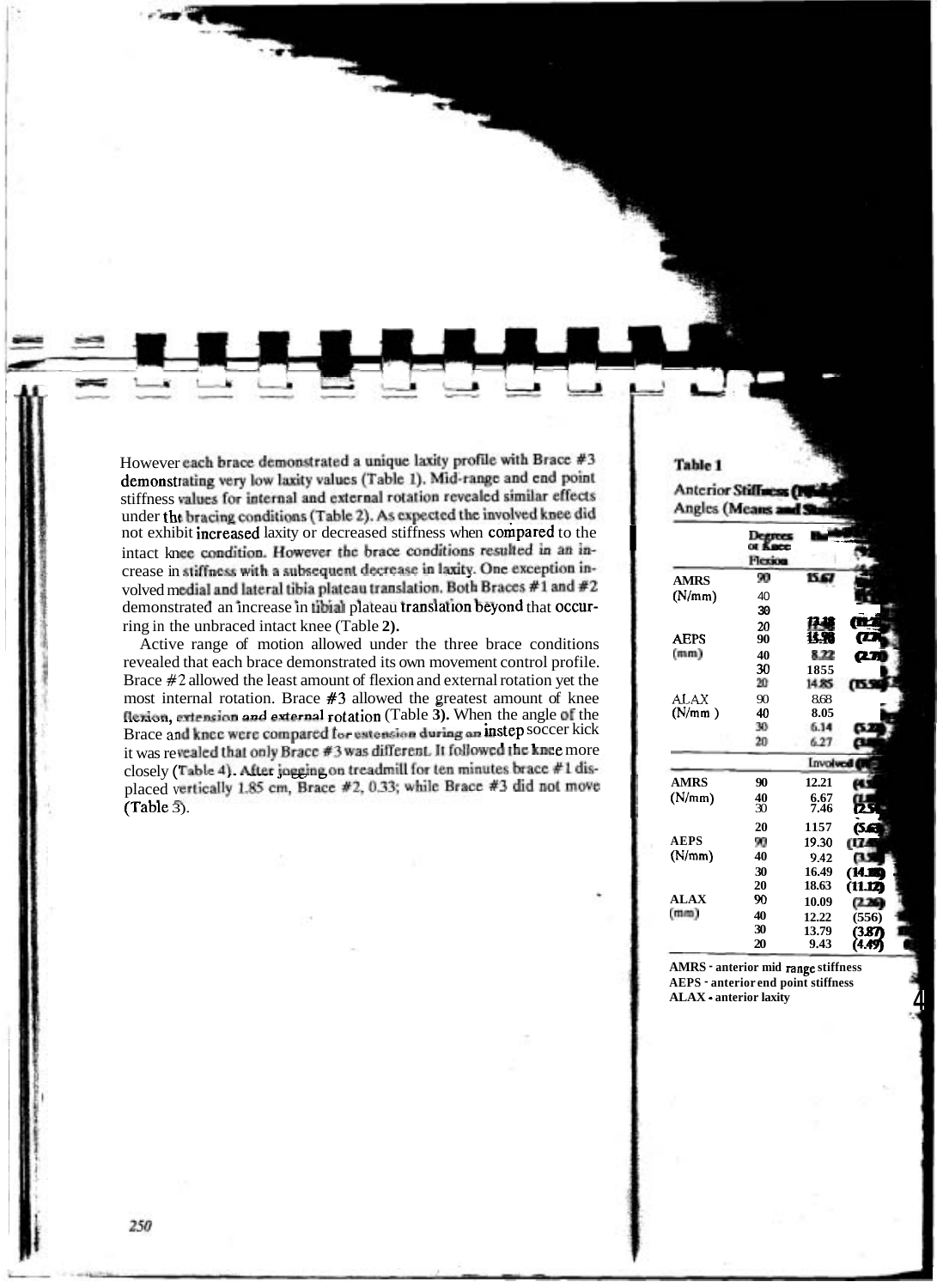# Table 1

|             | Degrees<br>of Knee<br>Flexion | Brace #1 |                  | Brace #2 |                 | Brace #3 |         |  |
|-------------|-------------------------------|----------|------------------|----------|-----------------|----------|---------|--|
| <b>AMRS</b> | 90                            | 15.67    | (3.68)           | 31.19    | (32.57)         | 51.94    | (34.41) |  |
| (N/mm)      | 40                            | 9.07     | (4.75)           | 9.03     | (3.44)          | 43.02    | (22.80) |  |
|             | 30                            | 13.18    | (11.72)          | 11.02    | (4.90)          | 62.75    | (28.08) |  |
|             | 20                            | 11.98    | (7.74)           | 16.07    | (9.19)          | 81.74    | (30.84) |  |
| <b>AEPS</b> | 90                            | 15.10    | (5.87)           | 32.57    | (41.10)         | 31.45    | (15.61) |  |
| (mm)        | 40                            | 8.22     | (2.71)           | 7.04     | (0.87)          | 24.16    | (14.47) |  |
|             | 30                            | 1855     | (25.28)          | 21.35    | (25.47)         | 24.65    | (15.37) |  |
|             | 20                            | 14.85    | (1556)           | 23.21    | (39.30)         | 30.02    | (23.54) |  |
| <b>ALAX</b> | 90                            | 8.68     | (2.20)           | 8.12     | (3.96)          | 3.88     | (2.72)  |  |
| (N/mm)      | 40                            | 8.05     | (6.45)           | 13.57    | (3.79)          | 3.88     | (2.72)  |  |
|             | 30                            | 6.14     | (5.22)           | 12.09    | (3.14)          | 2.76     | (2.80)  |  |
|             | 20                            | 6.27     | (3.88)           | 7.11     | (5.96)          | 2.69     | (3.48)  |  |
|             |                               |          | Involved $(N=1)$ |          | INTACT $(N=13)$ |          |         |  |
| AMRS        | 90                            | 12.21    | (4.53)           | 19.91    | (16.42)         |          |         |  |
| (N/mm)      | 40                            | 6.67     | (1.88)           | 8.89     | (4.52)          |          |         |  |
|             | 30                            | 7.46     | (254)            | 10.77    | (4.23)          |          |         |  |
|             | 20                            | 11.57    | (5.63)           | 25.28    | (19.59)         |          |         |  |
| <b>AEPS</b> | 90                            | 19.30    | (17.45)          | 19.76    | (12.37)         |          |         |  |
| (N/mm)      | 40                            | 9.42     | (358)            | 16.94    | (17.13)         |          |         |  |
|             | 30                            | 16.49    | (14.18)          | 13.69    | (5.31)          |          |         |  |
|             | 20                            | 18.63    | (11.12)          | 33.14    | (18.95)         |          |         |  |
| <b>ALAX</b> | 90                            | 10.09    | (2.26)           | 8.16     | (3.59)          |          |         |  |
| (mm)        | 40                            | 12.22    | (555)            | 13.01    | (4.57)          |          |         |  |
|             | 30                            | 13.79    | (3.87)           | 11.16    | (4.79)          |          |         |  |
|             | 20                            | 9.43     | (4.49)           | 6.17     | (3.84)          |          |         |  |

Anterior Stiffness (N/mm) and Laxity (mm) Values for Four Knee Flexion<br>Angles (Means and Standard Deviations)

AMRS -anterior mid range stiffness

AEPS - anterior end point stiffness<br>**ALAX** - anterior laxity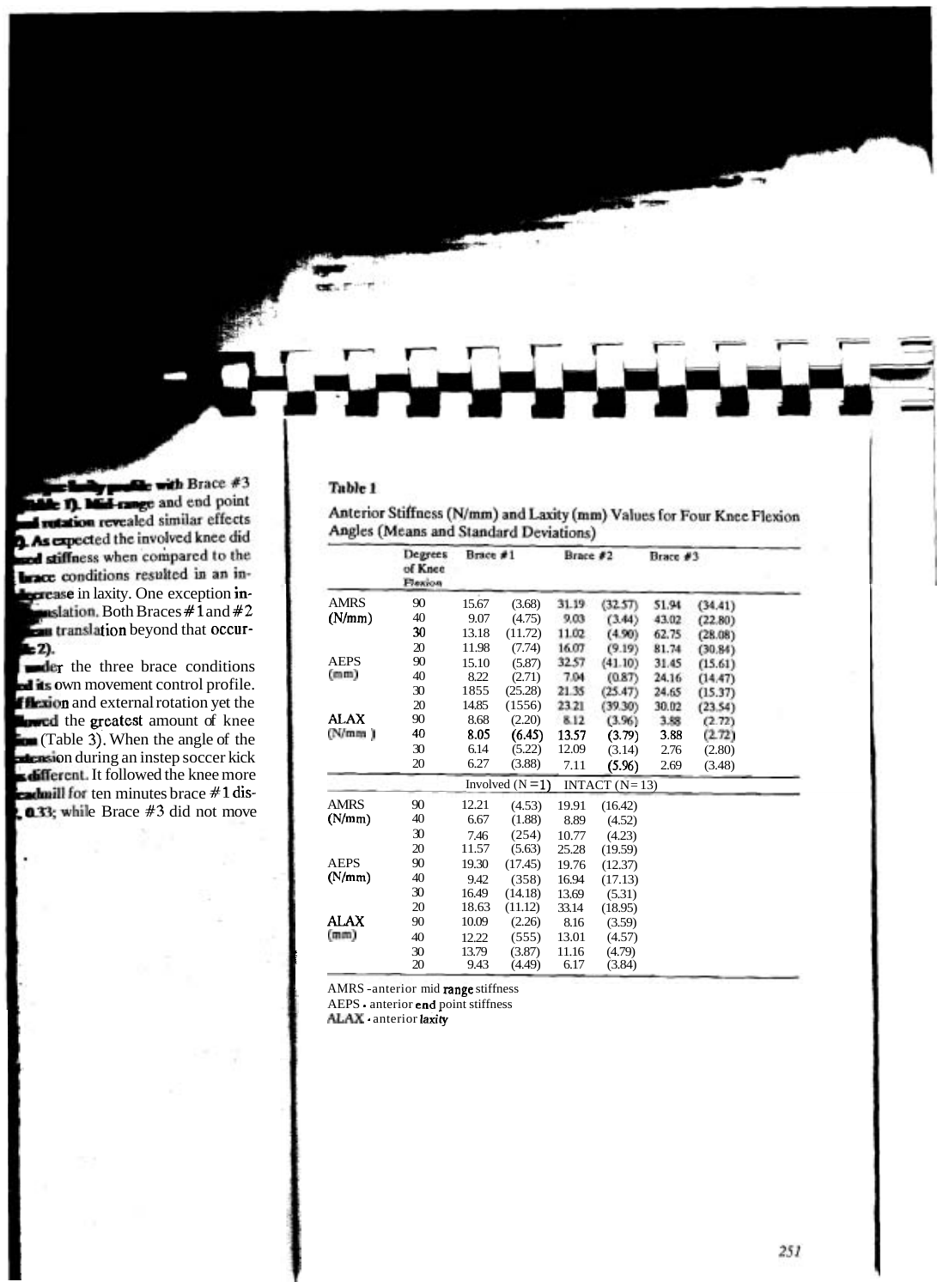#### **TABLE 2**

Internal and External Rotation Stiffness (Nm/Degrees) and Laxity (degrees and mm) at 90 degrees of knee flexion (Means and Standard Deviations)

|               | <b>INT</b> | <b>INV</b> | Brace 1 | Brace 2 | Brace 3 |  |
|---------------|------------|------------|---------|---------|---------|--|
| <b>IMRS</b>   | .478       | .583       | .925    | 1.400   | .613    |  |
| (Nmldegrees)  | (.106)     | (.261)     | (.728)  | (.711)  | (.262)  |  |
| <b>IEPS</b>   | 822        | .868       | .773    | 1.047   | .765    |  |
| (Nm/degrees)  | (.409)     | (.594)     | (.312)  | (.112)  | (.281)  |  |
| <b>EMRS</b>   | <b>468</b> | A72        | .798    | 1.210   | .630    |  |
| (Nm/degrees)  | (.092)     | (.120)     | (.479)  | (.736)  | (.260)  |  |
| <b>EEPS</b>   | .642       | .779       | .802    | .987    | 1.200   |  |
| (Nm/degrees)  | (.301)     | (.304)     | (.539)  | (.538)  | (.309)  |  |
| <b>MTRANS</b> | .648       | .761       | 1.070   | 3.467   | .282    |  |
| (mm)          | (.796)     | (.909)     | (.616)  | (3.536) | (.464)  |  |
| <b>LTRANS</b> | 1.458      | .810       | 3.233   | 3.347   | .775    |  |
| (mm)          | (1.325)    | (2.008)    | (4.670) | (9.376) | (.896)  |  |
| <b>INTLAX</b> | 16.70      | 17.38      | 10.32   | 11.91   | 12.92   |  |
| (mm)          | (6.29)     | (5.20)     | (8.44)  | (1.89)  | (4.37)  |  |
| <b>EXLAX</b>  | 19.08      | 17.88      | 11.55   | 15.07   | 11.14   |  |
| (mm)          | (4.51)     | (5.84)     | (7.60)  | (.91)   | (2.25)  |  |

IMRS - internal rotation mid range stiffness

IEPS - internal rotation end point stiffness

EMRS - external rotation mid range stiffness

EEPS - external rotation end point stiffness

MTRANS - medial plateau translation

LTRANS - lateral plateau translation

INTLAX - internal rotation laxity

EXLAX - external rotation laxity

252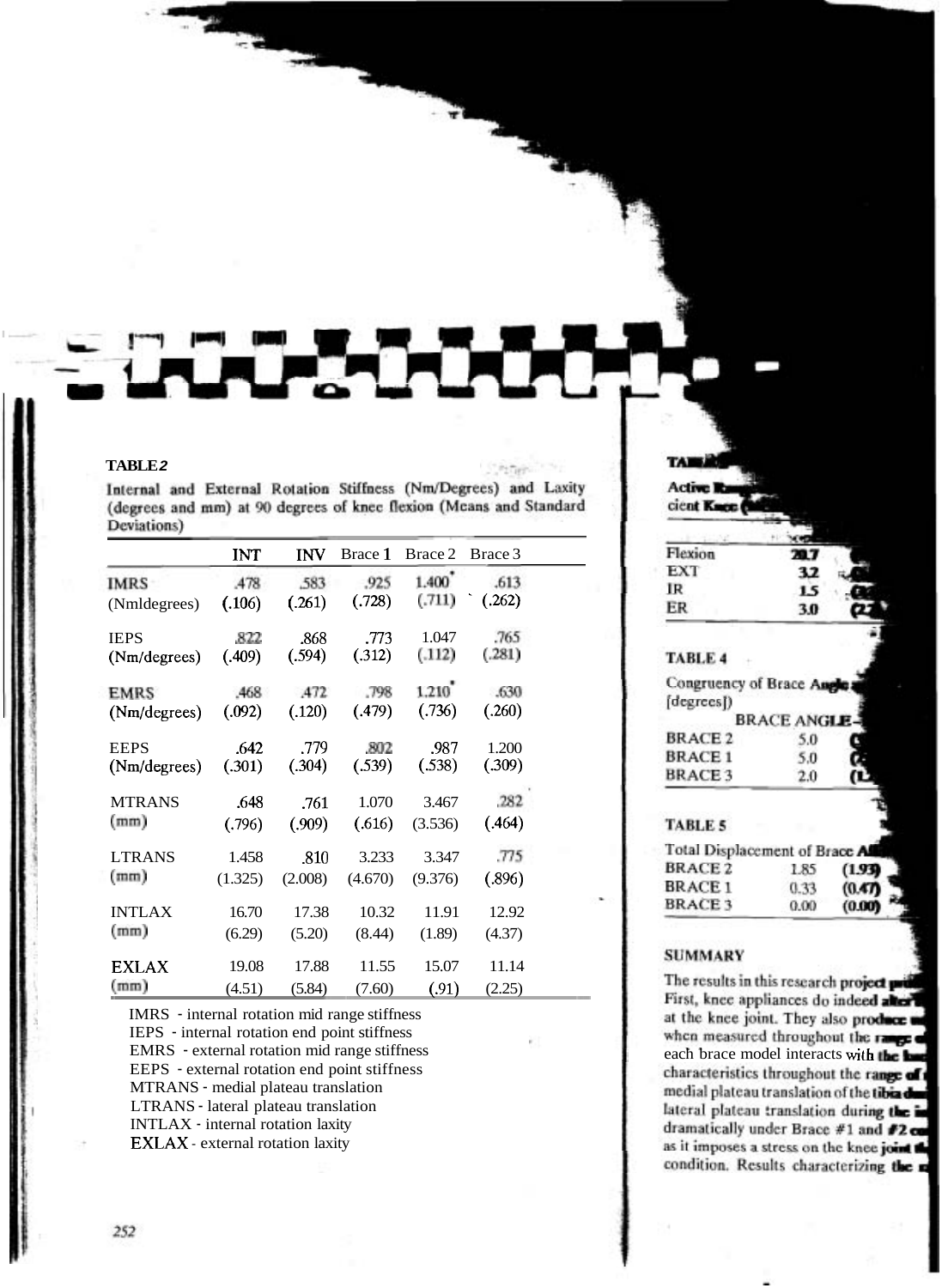### TABLE 3

| from the monthly |         |       |         |       |         |       |  |
|------------------|---------|-------|---------|-------|---------|-------|--|
|                  | Brace 2 |       | Brace 1 |       | Brace 3 |       |  |
| Flexion          | 20.7    | (9.8) | 10.0    | (5.6) | 23.3    | (4.3) |  |
| EXT              | 3.2     | (5.1) | 8.0     | (5.6) | 15.4    | (3.6) |  |
| IR.              | 1.5     | (3.3) | 4.0     | (4.3) | 1.8     | (3.4) |  |
| ER               | 3.0     | (2.7) | 2.3     | (.47) | 4,4     | (2.6) |  |

Active Range of Motion of the ACL Deficient Knee - Braced ACL Deficient Knee (Mean, SD IdeoreesI).

# TABLE 4

Congruency of Brace Angle and Knee Angle During Kicking (Mean, SD [degrees])

| BRACE 3        | 2.0 | (1.2)                    |  |
|----------------|-----|--------------------------|--|
| <b>BRACE1</b>  | 5.0 | (2.0)                    |  |
| <b>BRACE 2</b> | 5.0 | (3.5)                    |  |
|                |     | BRACE ANGLE - KNEE ANGLE |  |

## **TABLE 5**

|                |                   | Total Displacement of Brace After Running (Mean, SD [cms]) |  |
|----------------|-------------------|------------------------------------------------------------|--|
| BRACE 2        | 1.85              | (1.93)                                                     |  |
| <b>BRACE 1</b> | 0.33              | (0.47)                                                     |  |
| BRACE 3        | 0.00 <sub>1</sub> | (0.00)                                                     |  |
|                |                   |                                                            |  |

# **SUMMARY**

The results in this research project produced some noteworthy comments. First, knee appliances do indeed alter the stiffness and laxity parameters at the knee joint. They also produce unique stiffness and laxity profiles when measured throughout the range of motion. There is no doubt that each brace model interacts with the knee resulting in unique restraining characteristics throughout the range of motion. In addition the anterior, medial plateau translation of the tibia during external rotation and anterior lateral plateau translation during the internal rotation increased rather dramatically under Brace **#1** and *#2* conditions. This is quite disturbing as it imposes a stress on the knee joint that is not present in the unbraced condition. Results characterizing the range of motion allowed by the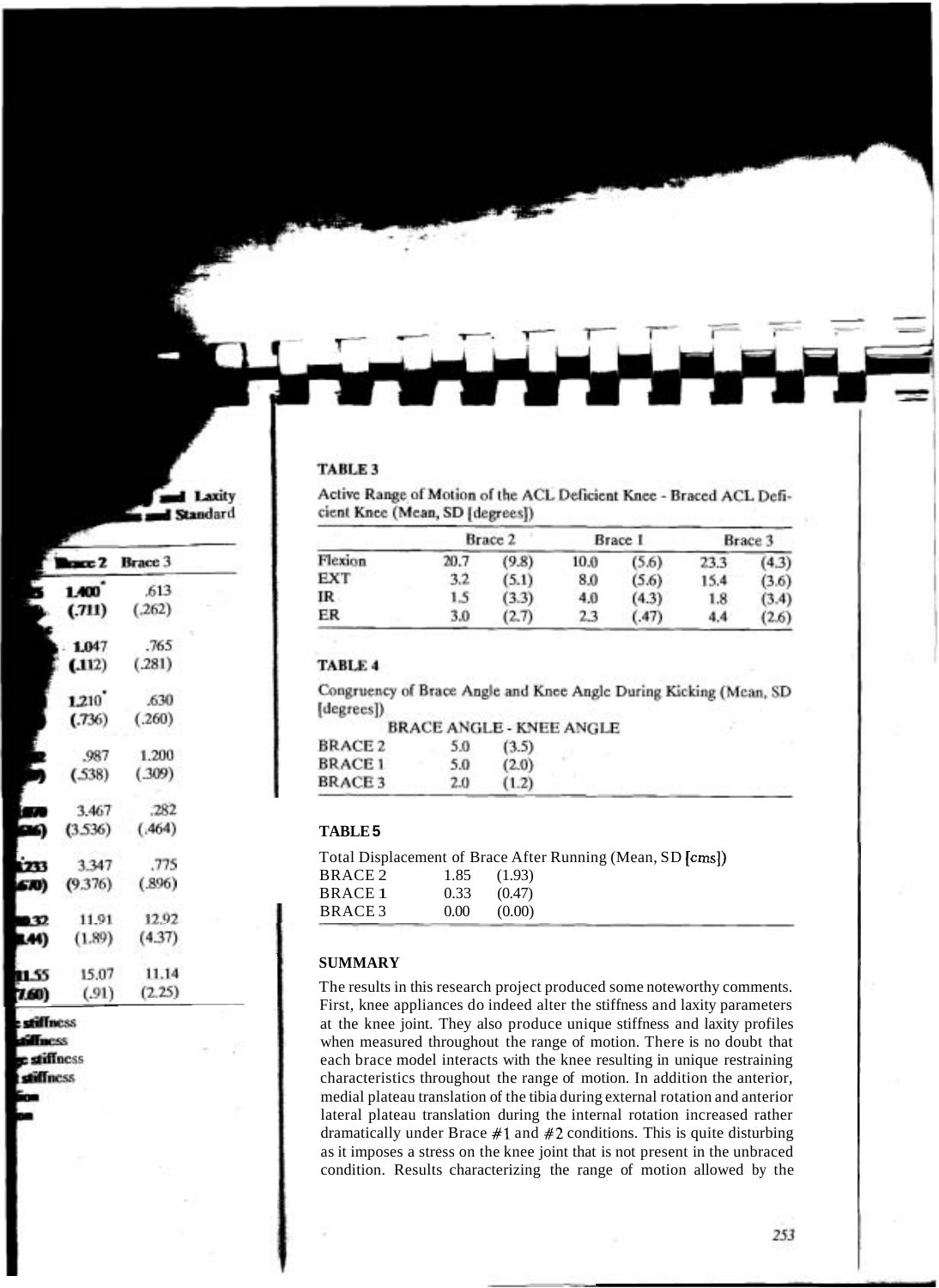braces also revealed profiles unique to each brace. These data support the contention that each knee brace is unique.

There is no doubt that the stiffness, laxity and range of motion characteristics of the injured knee changes depending on the type of knee brace employed. In fact each brace expresses a unique profile when evaluated throughout the range of motion. In some cases the braces provide support similar to the intact knee however in most cases the characteristics are dramatically different under the bracing condition. While the majority of the changes reflect improved support there is evidence that the brace is in fact causing abnormal laxity values. Clearly this is a concern and requires further investigation.